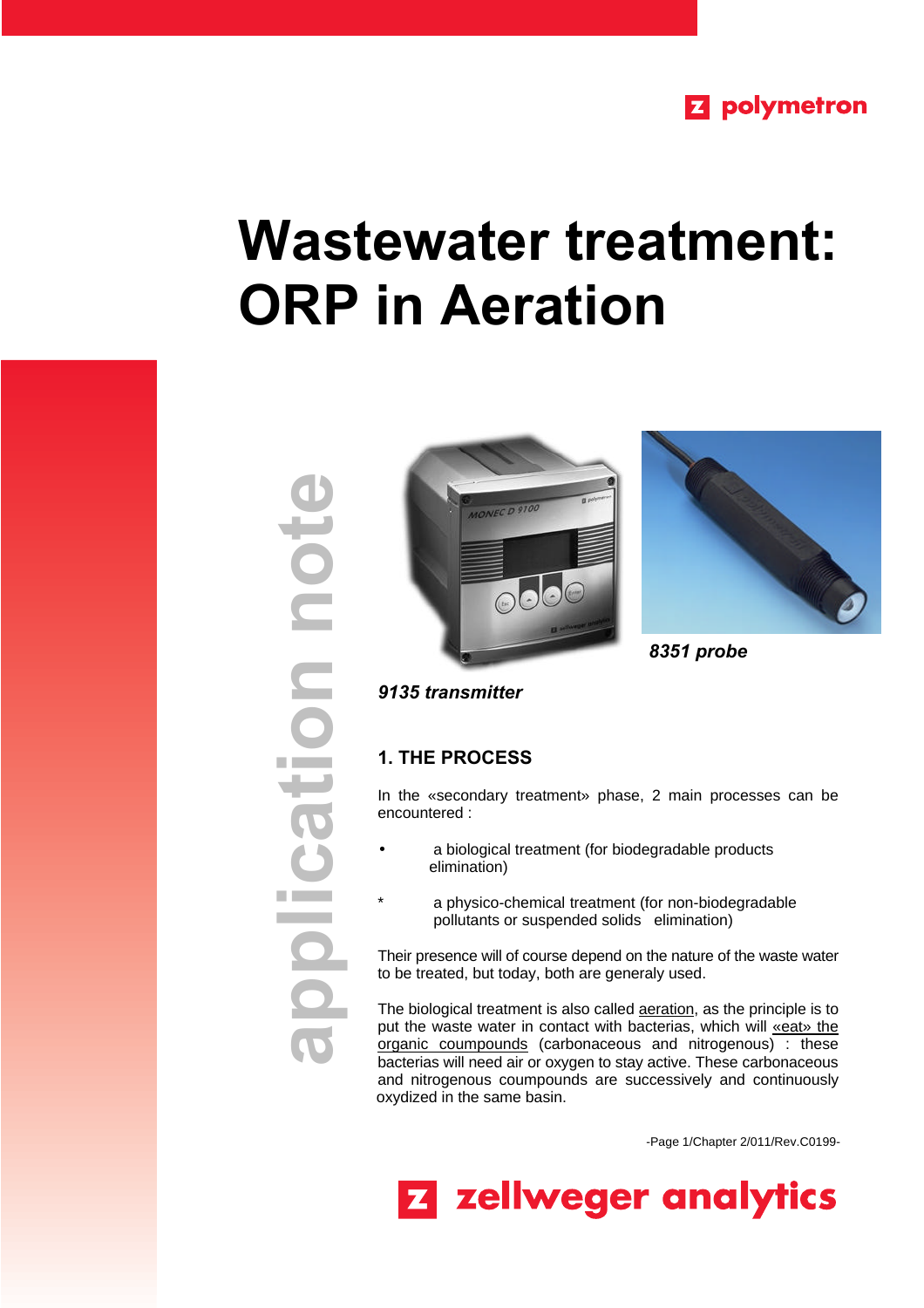# **Z** polymetron

A first reaction (and generaly the only one at that stage) is an «aerobic» reaction: the bacterias will consume the free  $O_2$  and produce  $CO_2$  (carbonaceous coumpounds oxydation) and water. In the same time the NH<sub>4</sub> is oxydised into nitrates (NO<sub>3</sub>) then nitrites (NO<sub>2</sub>) : this is the nitrification (nitrogenous coumpounds oxydation).

A second reaction which may sometimes happen after the denitrification in the same basin, is an **«anoxic**» reaction : as there is almost no more free  $O_2$ , the bacterias will now be forced to consume the oxygen of NO<sub>2</sub> & NO<sub>3</sub>, and produce N<sub>2</sub>: this is the denitrification. But most often, a more complete denitrification occurs in the tertiary treatment, latter in the process.

Depending on the way that aeration is done, they exist 3 types of processes :

- the bacterial bed (the most simple)
- $\triangleright$  the activated sludge basin (the most used)
- $\triangleright$  the submerged bed (new)

In an activated sludge basin, the oxygenation can be made either by surface aeration (brushing) and/or diffusion of air bubbles from the basin bottom.

One of the main concerns is here to use the minimum of energy and therefore carefully control the oxygen or air injection.

For the aerobic phase, a dissolved oxygen measurement is generaly made, but a redox control may be considered as sufficient.

For the anoxic phase, as the oxygen is very low, a redox control is generaly prefered.

To give an idea, the expected average redox potentials (with reference to Ag/AgCl) are:

- $\ge$  aerobic phase : ~ 100 mV<br> $\ge$  anoxic phase : ~ 0 mV
- anoxic phase :  $\sim 0$  mV

Of course, these values are just indications and can vary from a plant to another. Occasionnaly, when the anoxic phase is made in the same basin, it can also be completed by an «endogenous» reaction, in order to eliminate the last nitrites or carbon coumpounds. Remark : during the anoxic & endogenous phases, biological phosphorous can also be removed.

## **2. Interest of an ORP measurement Difficulties to be solved**

## ÿ *Interest*

As it is explained hereover, it may be difficult to follow the biological reactions in an aeration basin only with a dissolved oxygen measurement, specialy for anoxic and endogenous phases : the signal is almost equal to zero. In addition, a representative probe installation is difficult to find. So generaly ORP is prefered, or added to dissolved oxygen measurement. The ultimate goal of that control is of course to optimize the energy and/or reageants cunsumption: that part of the process is often the most expensive !

-Page 2/Chapter 2/011/Rev.C0199-